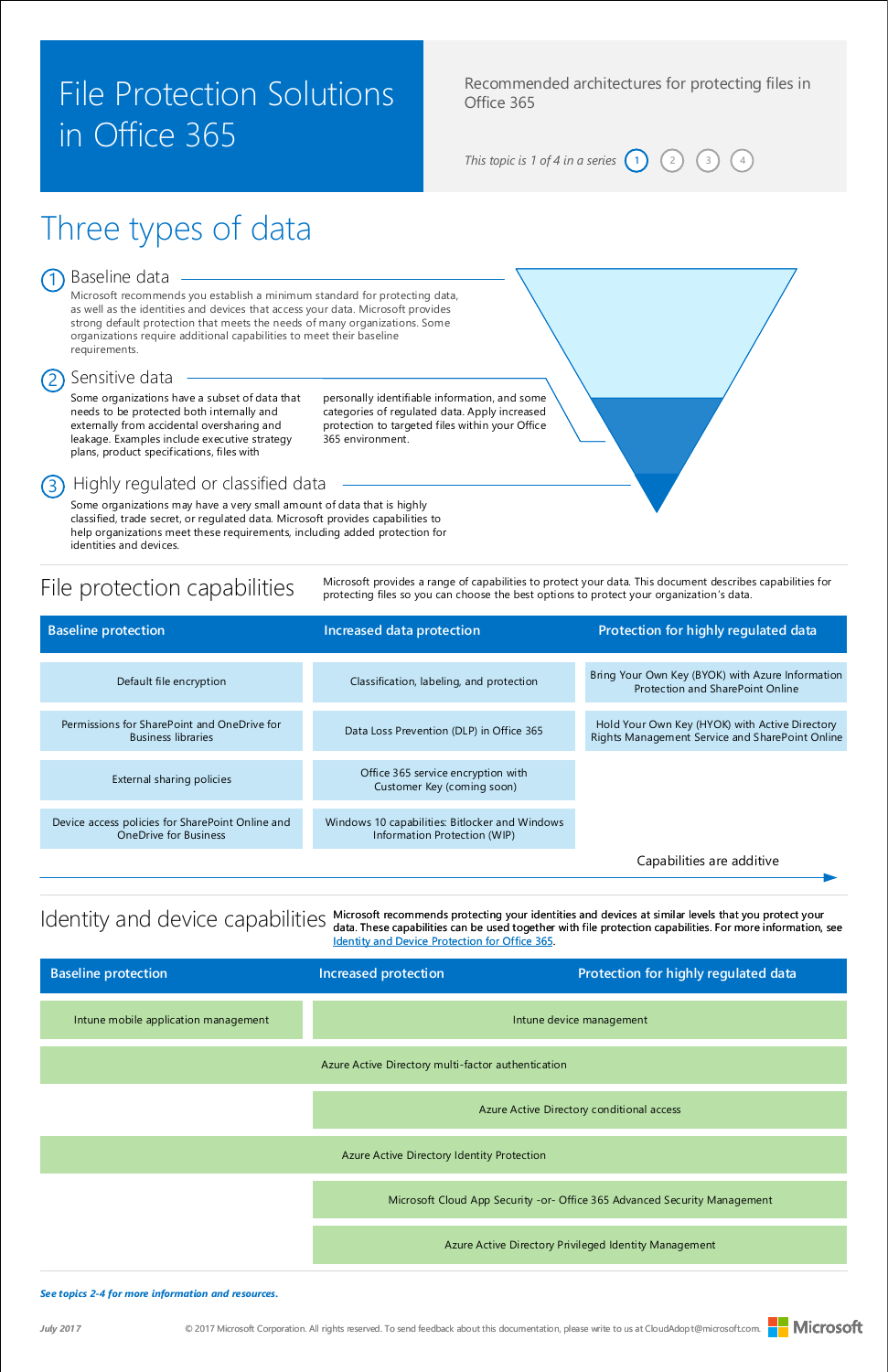# Baseline protection

### **Recommended architectures for protecting files in Office 365**

*This topic is 2 of 4 in a series*  $(1)$   $(2)$ 

# File Protection Solutions in Office 365

## Default file encryption

Once the file reaches the Microsoft datacenter, the files are encrypted through two components: BitLocker disk-level encryption and per-file encryption. BitLocker encrypts all data on a disk. Per -file encryption goes even further by including a unique encryption key for each file. Further, every update to every file is encrypted using its own encryption key. Before they're stored, the keys to the encrypted files are themselves encrypted and stored in a physically separate location.

Every step of this encryption uses Advanced Encryption Standard (AES) with 256-bit keys and is Federal Information Processing Standard (FIPS) 140-2 compliant. The encrypted content is distributed across several containers throughout the datacenter, and each container has unique credentials.

By default, all files stored in Office 365 are encrypted with the strongest encryption and detection technologies available. This protects files from attackers and people outside of your organization.

### Protection of files in transit

Every file in SharePoint and OneDrive is encrypted in transit (TLS 1.0, 1.1, and 1.2) between the user's browser, PC, Mac, or mobile device and our datacenters. All connections are established using 2048-bit keys.

This applies to protocols on any device used by clients, such as Skype for Business Online, Outlook, and Outlook on the web.

### Protection of files in the datacenter

For more information about encryption used by Microsoft cloud services and datacenters, see the Data Encryption in OneDrive for Business and SharePoint Online.

[Whitepaper download: File Security in Microsoft Office 365](http://aka.ms/odspsecuritywhitepaper)

More information:

[Microsoft Trust Center](https://www.microsoft.com/en-us/trustcenter/Security/Encryption#Microsoft_Office_365) — Encryption

**4**

## Permissions for SharePoint and OneDrive for Business libraries

You can use permissions in SharePoint to provide or restrict user access to the site or its contents.

### Default SharePoint groups

### Create a custom group for finer-grain control

SharePoint sites come with several default groups that you can use to manage permissions.



These are not related to Office 365 groups.

Custom groups in SharePoint Online let you choose finer-grain permission levels. You can also determine who can view the membership of the group and whether users can request to join the group.

[Understanding permission levels in SharePoint](https://support.office.com/en-US/article/Understanding-permission-levels-in-SharePoint-87ecbb0e-6550-491a-8826-c075e4859848)

[Understanding SharePoint groups](https://support.office.com/en-US/article/Understanding-SharePoint-groups-94d9b261-161e-4ace-829e-eca1c8cd2eb8)

More information:

*Continued on next page*

### Office 365 Groups and Microsoft Teams

In addition to configuring the default permissions for a SharePoint site, you can take advantage of Office 365 Groups or Microsoft Teams.

Content in a private group can only be seen by the members of the group. People who want to join a private group have to be approved by a group owner.

Groups cannot be seen or accessed by people outside of your organization unless those people have been specifically invited as guests.

#### **Office 365 private group**

Microsoft Teams is the chat-centered workspace in Office 365. Currently Microsoft Teams are all private. When a new team is created, a new Office 365 Group is also created, including the group SharePoint site

Chat data is encrypted in transit and encrypted at rest. Files are stored in a group SharePoint library and restricted to members of the team.

#### **Microsoft Teams**

#### [Administrator settings for Microsoft Teams](https://support.office.com/en-US/article/Administrator-settings-for-Microsoft-Teams-3966a3f5-7e0f-4ea9-a402-41888f455ba2)

[Learn about Office 365 Groups](https://support.office.com/en-US/article/Learn-about-Office-365-groups-b565caa1-5c40-40ef-9915-60fdb2d97fa2)

For users—[Microsoft Teams Quick Start](https://support.office.com/en-us/article/Microsoft-Teams-Quick-Start-422bf3aa-9ae8-46f1-83a2-e65720e1a34d?ui=en-US&rs=en-US&ad=US)

| <b>Full Control</b> | <b>Design</b> | <b>Edit</b>           | Contribute         | Read     | <b>View Only</b> |
|---------------------|---------------|-----------------------|--------------------|----------|------------------|
|                     | Contribute +  | Contribute + add,     | View, add, update, | View and | View, no         |
|                     | approve and   | edit and delete lists | delete list items  | download | download         |

and documents (not just list items)

customize

This topic describes capabilities you can use to increase the baseline level of protection of files in Office 365. Some of these capabilities apply broadly. Some of these capabilities can be targeted to specific data sets.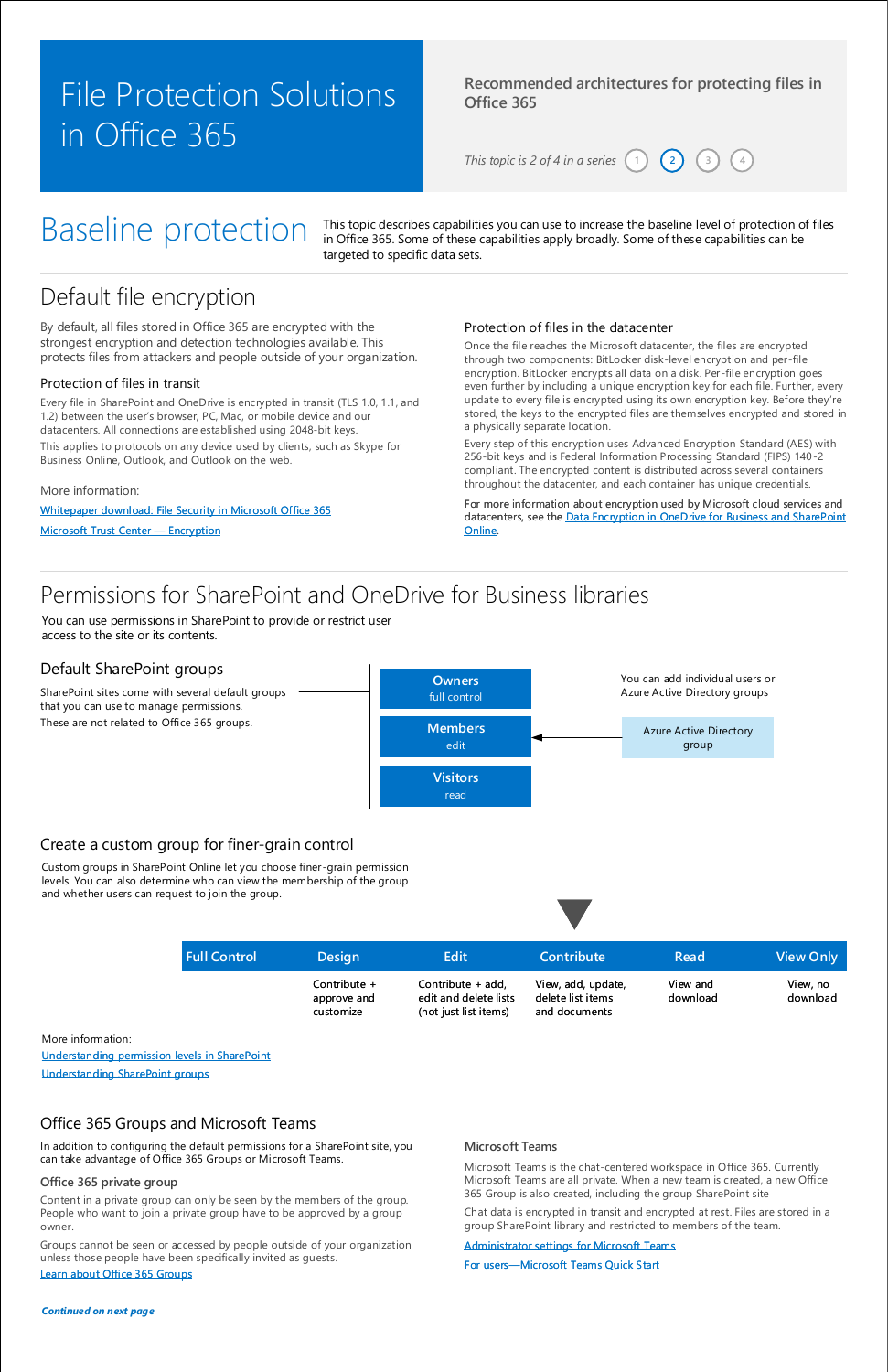### Device access policies for SharePoint Online and OneDrive for Business

Conditional access and network location policies let you determine whether access to data is limited or blocked.

The device-based policies require Microsoft Intune (or another mobile device management tool) and Azure Active Directory Premium P1. The network location policy does not require additional licensing.

**Network location policy** (in preview) — You can configure network location policies both in SharePoint admin center and in Azure Active Directory. Azure Active Directory enforces this policy at sign in. Office 365 enforces this policy when resources are accessed. You can configure this in one or both places. There is no dependency for configuring this in SharePoint admin center.

**Azure Active Directory** — The device based policies require two conditional access rules in Azure AD. These rules can be targeted to specific user groups, otherwise they apply tenant-wide.

**Microsoft Intune** — Intune or another mobile device management tool is required to enforce device compliance requirements. Devices must be enrolled. Other mobile device management tools can only enforce these conditional access rules for Windows 10 computers.

Settings apply tenant-wide unless conditional access policies in Azure Active Directory are targeted to specific users or groups. Coming soon is the ability to configure device access policies at the site level.

The chart below summarizes the capabilities and dependencies.

## External sharing policies

- Don't allow sharing outside your organization
- Allow sharing to authenticated external users only (allow new or limit to existing)
- Allow sharing to external users with an anonymous access link
- Limit external sharing using domains (allow and deny list)
- Choose the default link type (anonymous, company shareable, or restricted)

Be sure to configure external sharing policies to support your collaboration and file protection objectives.

- Prevent external users from sharing files, folders, sites they don't own
- Require external users to accept sharing invitations with the same account the invitation was sent to

An external user is someone outside of your organization who is invited to access your SharePoint Online sites and documents but does not have a license for your SharePoint Online or Microsoft Office 365 subscription.

- Users invite additional external users to shared files
- External users accept invitations to access files
- An anonymous access link is created or changed

| <b>Objective</b>                        | Only allow access from<br>specific IP address<br>locations | Prevent users from<br>downloading files to non-<br>domain joined devices | Block access on non-<br>domain joined devices | Prevent users from<br>downloading files to<br>non-compliant devices | Block access on non-<br>compliant devices |
|-----------------------------------------|------------------------------------------------------------|--------------------------------------------------------------------------|-----------------------------------------------|---------------------------------------------------------------------|-------------------------------------------|
| <b>SharePoint</b><br>admin center       |                                                            |                                                                          |                                               |                                                                     |                                           |
| <b>Azure Active</b><br><b>Directory</b> |                                                            |                                                                          |                                               |                                                                     |                                           |
| <b>Microsoft Intune</b>                 |                                                            |                                                                          |                                               |                                                                     |                                           |

Block access on non-

### **Type of sharing**

### **What external users can do**

### **Notifications**

Currently only available in OneDrive for Business. Notify owners when:

These policies can be set for individual site collections.

Some polices can be set for individual site collections. This can help [you protect sensitive files at a higher level than other files. However,](https://support.office.com/en-us/article/Manage-external-sharing-for-your-SharePoint-Online-environment-C8A462EB-0723-4B0B-8D0A-70FEAFE4BE85?ui=en-US&rs=en-US&ad=US)  policies for individual site collections cannot be less restrictive than what is set for the entire SharePoint Online environment.

[For information about implementing conditional access, see page two in this](http://aka.ms/o365protect_device)  content: Identity and Device Protection for Office 365.







External sharing policies apply to both SharePoint Online and OneDrive for Business.

You must be a SharePoint Online admin to configure sharing policies.

You must be a Site Owner or have full control permissions to share a site or document with external users.

[Manage external sharing for your SharePoint Online environment](https://support.office.com/en-us/article/Manage-external-sharing-for-your-SharePoint-Online-environment-C8A462EB-0723-4B0B-8D0A-70FEAFE4BE85?ui=en-US&rs=en-US&ad=US) [Share sites or documents with people outside your organization](https://support.office.com/en-US/article/Share-sites-or-documents-with-people-outside-your-organization-80e49744-e30f-44db-8d51-16661b1d4232) 

**Dependencies for using device access policies in SharePoint admin center**

[SharePoint Online admin center: Control access from unmanaged devices](https://support.office.com/en-us/article/Control-access-from-unmanaged-devices-5ae550c4-bd20-4257-847b-5c20fb053622?ui=en-US&rs=en-US&ad=US)

More information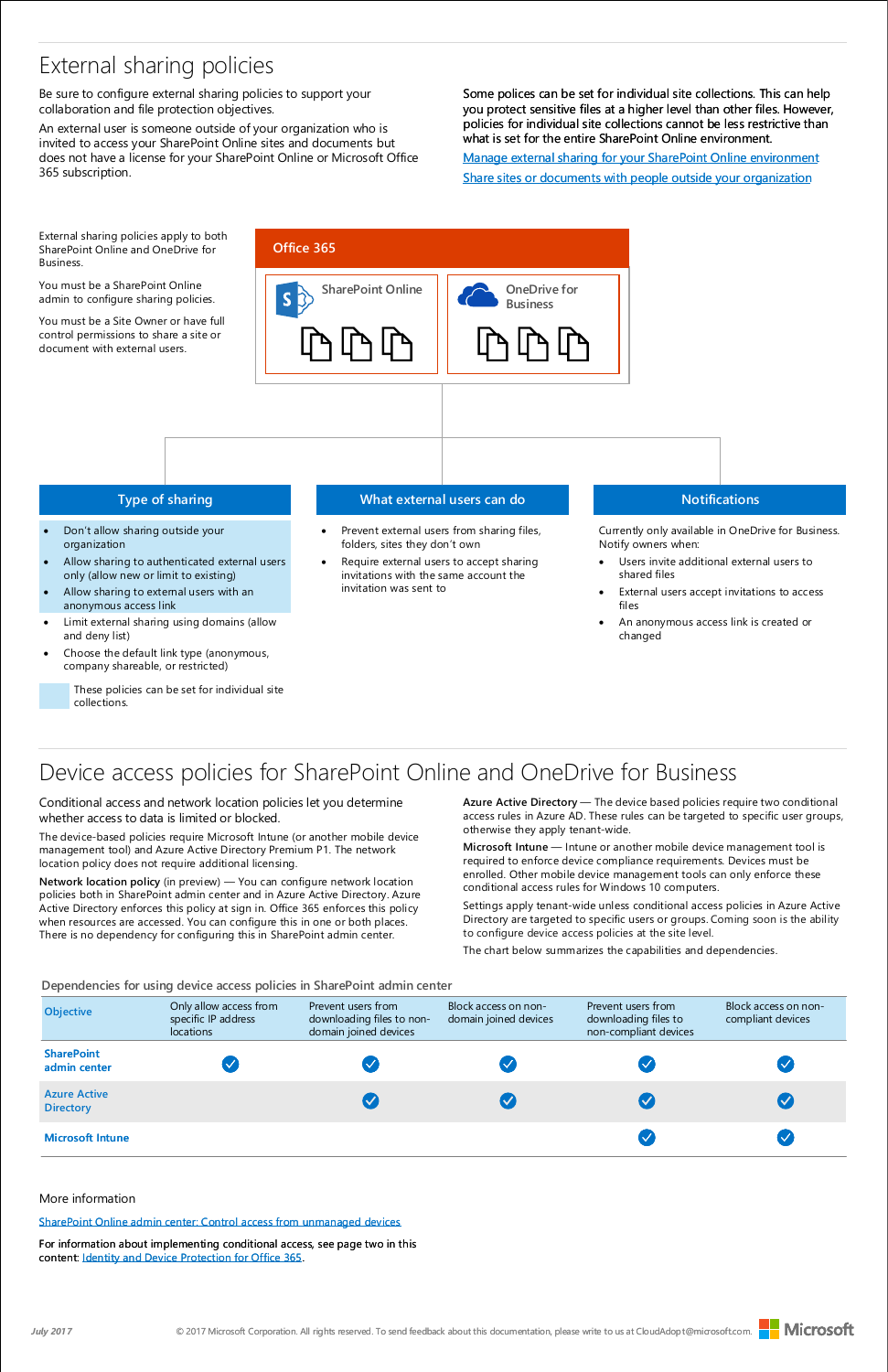**Recommended architectures for protecting files in Office 365**

*This topic is 3 of 4 in a series*  $(1)$   $(2)$ 

# File Protection Solutions in Office 365

# Sensitive data protection

*Continued on next page*

**2 4**

## Classification, labeling, and protection

Microsoft recommends you classify and label your data. Microsoft capabilities make it easy for your organization to classify and label data in intuitive ways based on the source, context, and content of the data. Classification can be fully automatic, user-driven, or both. Once data is classified and labeled, protection can be applied automatically on that basis.

Today labels can be created in Office 365 and Azure Information Protection. These solutions complement each other to provide full protection through the data lifecycle, starting as data is born and stored and persisting as data travels. Start today, leverage both capabilities. Over time these technologies will converge into a unified labeling and classification engine and you will be able to achieve even more.

### Protecting files in Office 365

Use Office 365 labels for files and mail in Office 365.

- Users can manually apply labels.
- SharePoint libraries can automatically assign labels.
- DLP rules can automatically assign labels.
- DLP rules can take action based on labels, such as blocking mail or files from being shared externally.

**Start with Office 365 labels**



Azure Information Protection labels can be additionally applied to files that require protection that travels with the files and persists outside of Office 365.

- Any type of file that require protection or policy compliance inside and outside of your org, such as visual markings, encryption, and permissions.
- Files that are shared across SaaS applications.
- 
- Files stored on-premises or with other cloud providers.

Office 365 DLP rules can also be used to take action based on these labels.

**Add Azure Information Protection to make sure your data remains protected and your polices are honored as files travel outside of Office 365**



You can use both types of labels for files in Office 365. These labels can be used together for increased protection.

This topic describes capabilities you can use to protect sensitive files in Office 365. Some of these capabilities apply broadly. Some of these capabilities can be targeted to specific data sets.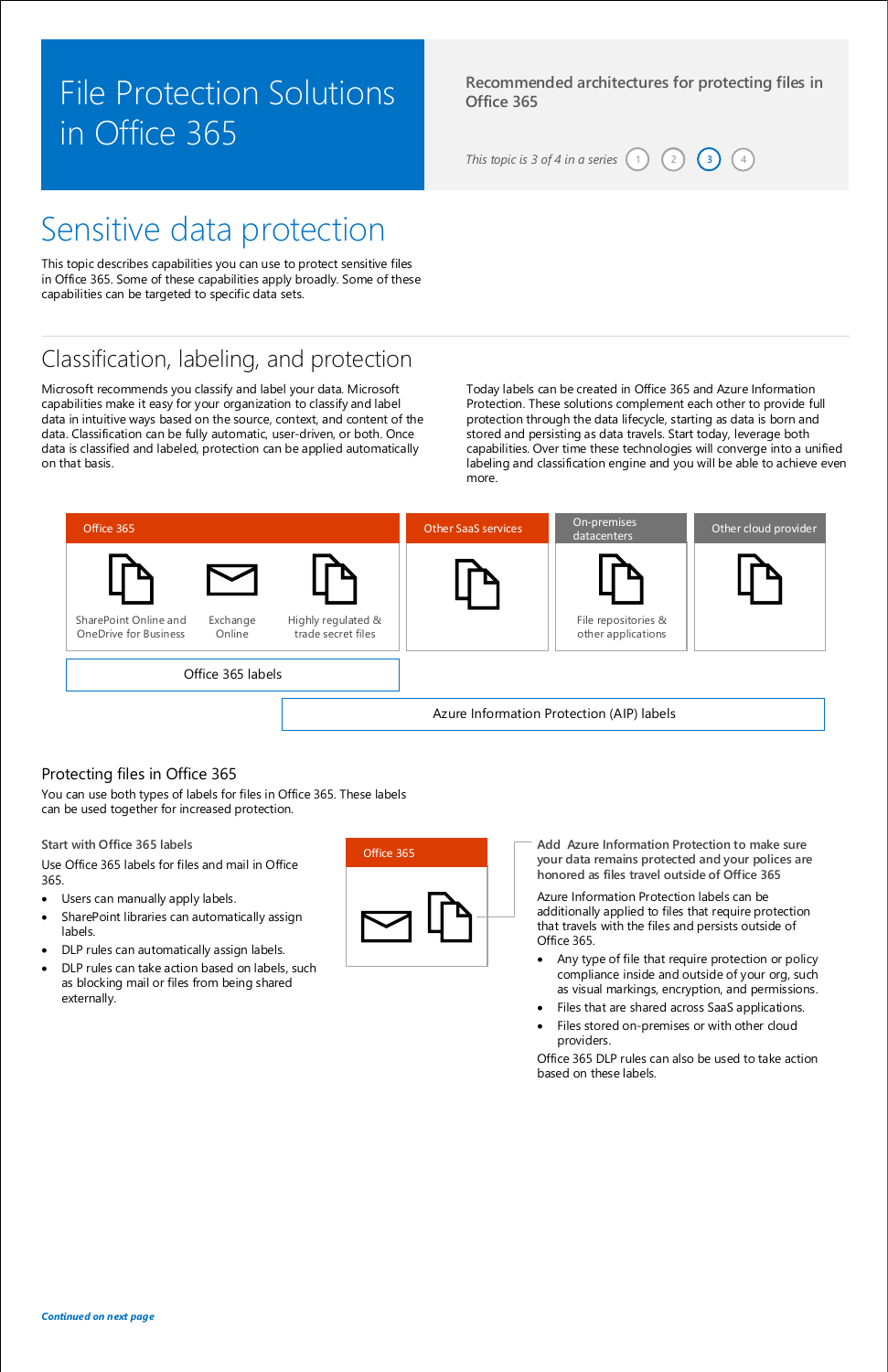## Office 365 labels and data loss protection (DLP)

Office 365 labels are included with Office 365 E1, E3, and E5 plans for manual application by users. Automated labeling using data loss protection policies is a part of Office Advanced Data Governance and requires the Office 365 E5 plan or the Advanced Compliance standalone license.

Labels are available in SharePoint Online, OneDrive for Business, Outlook, Outlook Web Access, and Office 365 Groups.

### **Automated DLP policies**

- Labels are created in the Security and Compliance Center.
- Publish labels to specific audiences (users or groups).
- Choose which locations to publish labels to—Exchange, SharePoint, OneDrive accounts, and Office 365 Groups.
- Users apply labels or you can automatically apply labels by using
- Start with a template and identify what type of content to automatically detect and label, such as content with passport numbers or social security numbers.
- Apply the policy to all content in Office 365 or define specific locations. Specific locations include Exchange, SharePoint, and OneDrive accounts. You can choose specific SharePoint sites and OneDrive accounts.
- a query (KQL query language) or other condition.
- Add labels to DLP policy conditions.

### **Office 365 labels**

- Labels show up in the document panel where users can easily apply them.
- Use labels as a library column and group documents by classification label.
- Configure a library to automatically classify all documents with a specific label.
- Detect when content is shared and determine what action to take. Actions include, block sharing, alert user that sharing is not allowed, allow the user to override the policy, and alert on the sharing.

SharePoint Online integration includes:

Labels work with Office 365 data loss prevention (DLP). You can automate the application of labels and use DLP policies to protect data based on labels.

Automated labeling with DLP works across Exchange Online, SharePoint Online, and OneDrive for Business.

[New Office 365 capabilities help you proactively manage security and](https://blogs.office.com/2017/02/10/new-office-365-capabilities-helps-you-proactively-manage-security-and-compliance-risk/)  compliance risk

More information:

*Continued on next page*

|                           | Office 365 labels                                                                                                                                                                                                                                                                                                                          | <b>Azure Information Protection labels</b>                                                                                                                                                                                                                                                                                                                                                                                                                                                                                                                                                                                                                                                                                                                                                                                                             |
|---------------------------|--------------------------------------------------------------------------------------------------------------------------------------------------------------------------------------------------------------------------------------------------------------------------------------------------------------------------------------------|--------------------------------------------------------------------------------------------------------------------------------------------------------------------------------------------------------------------------------------------------------------------------------------------------------------------------------------------------------------------------------------------------------------------------------------------------------------------------------------------------------------------------------------------------------------------------------------------------------------------------------------------------------------------------------------------------------------------------------------------------------------------------------------------------------------------------------------------------------|
| Recommended use cases     | Retention and Office DLP.                                                                                                                                                                                                                                                                                                                  | Sensitivity protection and persistency across apps and<br>environments.                                                                                                                                                                                                                                                                                                                                                                                                                                                                                                                                                                                                                                                                                                                                                                                |
| Applying labels           | Choose labels from the document panel in SharePoint Online<br>and OneDrive for Business.<br>For mail, apply labels directly from Outlook 2016, Outlook<br>2013, or Outlook Web Access.<br>Use Office 365 DLP rules to automatically find and label<br>files.<br>Configure SharePoint Online libraries to automatically<br>label documents. | Choose labels within Office client apps from the Azure<br>Information Protection client ribbon. The client works with<br>Office versions 2010, 2013, and 2016. Azure Information<br>Protection policies can be configured to automatically<br>suggest or assign labels based on the contents of the file.<br>Users can also classify files by using Windows File Explorer.<br>Select a file, multiple files, or a folder. Right-click, and select<br>Classify and protect.<br>Additionally, administrators can use PowerShell with the<br>client to efficiently label files in bulk on Windows computers<br>and file shares. Similar support for SharePoint is coming<br>soon.<br><b>Azure Information Protection user quide</b><br>Using File Explorer to classify and protect files<br>Using PowerShell with the Azure Information Protection client |
| Protect and encrypt files | Use DLP rules to protect files based on labels.<br>Protection does not currently include encryption.                                                                                                                                                                                                                                       | Apply visual markings (such as watermarks) based on these<br>labels.<br>Use DLP rules in Office 365 to protect files based on labels.<br>Use Azure Rights Management templates in Azure to<br>automatically apply encryption based on labels. This<br>protection includes defining rights for files. You can encrypt<br>using the defualt service encryption key, your own key (Bring<br>Your Own Key), or your own key that you hold on premises<br>(Hold Your Own Key).                                                                                                                                                                                                                                                                                                                                                                              |
| File type support         | Office 365 labels work with all file types that are allowed<br>by the service.<br>Types of files that cannot be added to a list or library                                                                                                                                                                                                 | File types supported by the Azure Information Protection<br>client                                                                                                                                                                                                                                                                                                                                                                                                                                                                                                                                                                                                                                                                                                                                                                                     |

### More information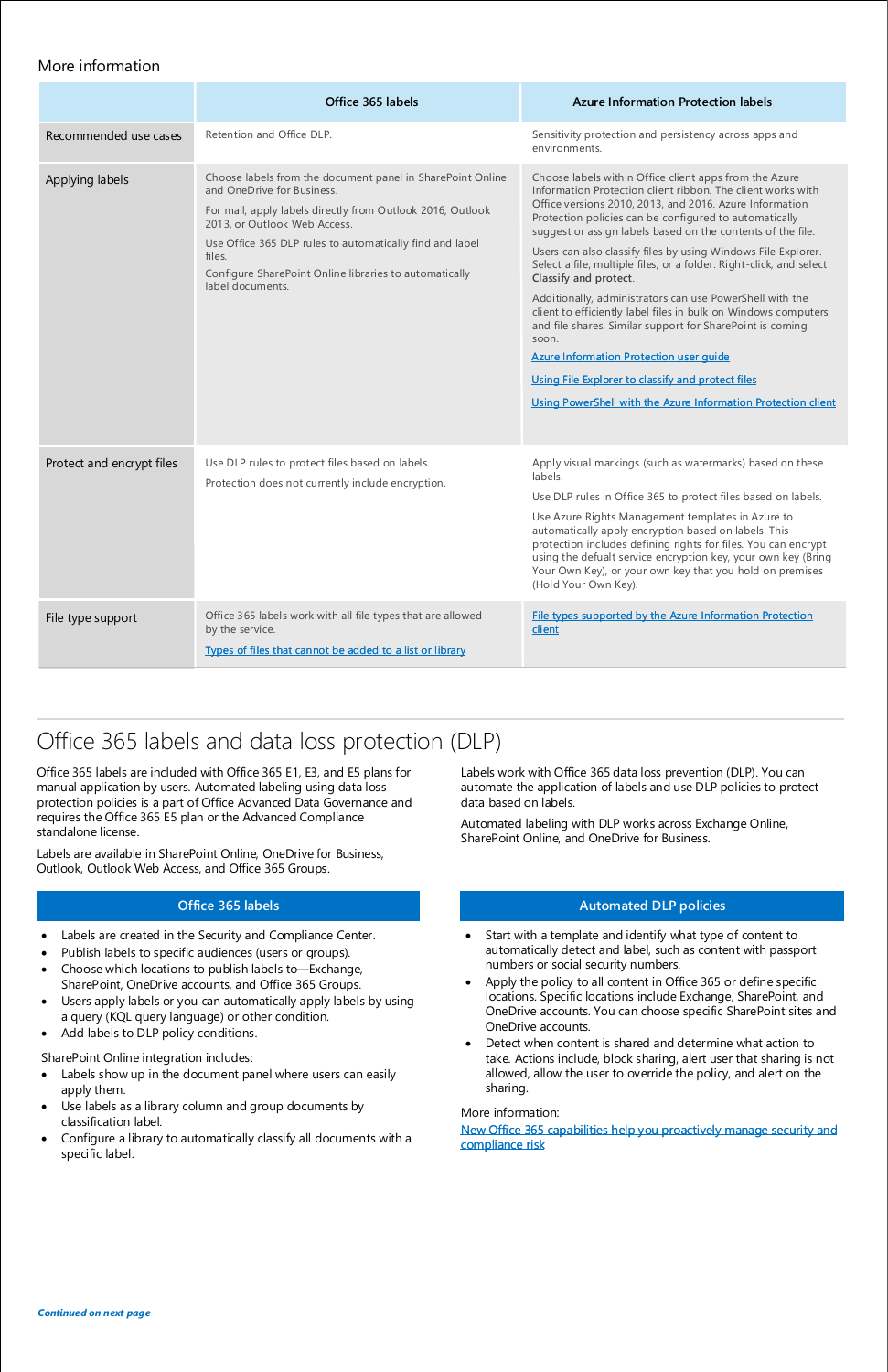### Azure Information Protection classification and labeling

Default Azure Information Protection Policy Labels are defined in an Azure Information Pro

recommends using the default policy and cust

Here's how it works:

You can use Azure Information Protection with the Azure Information Protection client for classification and labeling. This requires a license that includes Azure Information Protection.

- Configured in Azure.
- Downloaded to the Azure Information Protection
- Includes five labels: Personal, Public, Gene Highly Confidential.
- Labels determine how the file is classified and additional conditions or protections that are applied.
- You can customize labels and sublabels and add new labels.

Decide what classification labels to apply to your sensitive data and update the labels to support your decision.

> If installation isn't automated, users can install the client manually.

files. Be sure users know which IRM-protected SharePoint library to use for your sensitive

### Deployment

### Azure Rights Management encryption

While Azure Information Protection works with Azure Rights Management to apply protection, you do not need to encrypt your sensitive data to protect it in Office 365. We don't recommend you encrypt Office 365 files using Azure Rights Management unless you have a business requirement that justifies the tradeoffs.

| otection Policy. Microsoft<br>tomizing this, if needed.                                                                                                                                                                                                                                                                                                                                                                                                                                                                                                                                                                                                                                     |                     | Azure Information<br>Protection policy<br>Default    |                                          |        |
|---------------------------------------------------------------------------------------------------------------------------------------------------------------------------------------------------------------------------------------------------------------------------------------------------------------------------------------------------------------------------------------------------------------------------------------------------------------------------------------------------------------------------------------------------------------------------------------------------------------------------------------------------------------------------------------------|---------------------|------------------------------------------------------|------------------------------------------|--------|
| ptection client.<br>eral, Confidential, and                                                                                                                                                                                                                                                                                                                                                                                                                                                                                                                                                                                                                                                 |                     |                                                      |                                          |        |
| w∃<br>ত<br>н<br>↽<br>Document1 - Word<br>$\overline{\mathbf{v}}$<br>$\equiv$                                                                                                                                                                                                                                                                                                                                                                                                                                                                                                                                                                                                                |                     |                                                      | 闲                                        | п<br>× |
| <b>HOME</b><br><b>FILE</b><br><b>INSERT</b><br>DESIGN<br>PAGE LAYOUT<br><b>REFERENCES</b><br>MAILINGS                                                                                                                                                                                                                                                                                                                                                                                                                                                                                                                                                                                       | <b>REVIEW</b>       | VIEW                                                 |                                          |        |
| X<br>Δ,<br>Calibri (Body) $\sqrt{11}$ $\sqrt{A}$ $\overline{A}$ av $\left  \overline{A} \right $ = $\frac{1}{2}$ $\sqrt{\frac{1}{2}}$ $\sqrt{\frac{1}{2}}$ $\sqrt{\frac{1}{2}}$ $\sqrt{\frac{1}{2}}$ $\sqrt{\frac{1}{2}}$ $\sqrt{\frac{1}{2}}$ $\sqrt{\frac{1}{2}}$<br>$\Box$<br>Ē<br><b>B</b> $I$ $\underline{\mathsf{U}}$ $\downarrow$ abs $\mathsf{x}_2$ $\mathsf{x}^2$ $\uparrow$ $\underline{\mathsf{A}}$ $\downarrow$ $\underline{\mathsf{W}}$ $\downarrow$ $\underline{\mathsf{A}}$ $\downarrow$ $\uparrow$ $\underline{\mathsf{E}}$ $\uparrow$ $\underline{\mathsf{E}}$ $\uparrow$ $\underline{\mathsf{H}}$ $\underline{\mathsf{H}}$ $\underline{\mathsf{M}}$ $\downarrow$<br>Paste | 8<br>Protect        | AaBbCcDc<br>AaBbCcDc<br>T No Spac<br><b>T</b> Normal | 譱<br>$A$ a $BbC$<br>Editing<br>Heading 1 |        |
| Clipboard <sub>IS</sub><br>Paragraph<br>Font<br>履                                                                                                                                                                                                                                                                                                                                                                                                                                                                                                                                                                                                                                           | <b>G</b> Protection | Styles                                               | 履                                        | ㅅ      |
| Sensitivity: General<br>Public<br>Personal                                                                                                                                                                                                                                                                                                                                                                                                                                                                                                                                                                                                                                                  | General             | Confidential<br>۰                                    | Highly Confidential -                    | Ò<br>× |

### Using the solution



Install the Information Protection client

[Download page for manual installation](https://www.microsoft.com/en-us/download/details.aspx?id=53018)





### 3 Upload files to the SharePoint library

If Azure Rights Management encryption is applied to files in Office 365, the service cannot process the contents of these files. Coauthoring, eDiscovery, search, Delve, and other collaborative features do not work. Data loss prevention can take action based on labels, but not on the contents of the files.

**Microsoft Azure**

**Azure Information Protection**

*Continued on next page*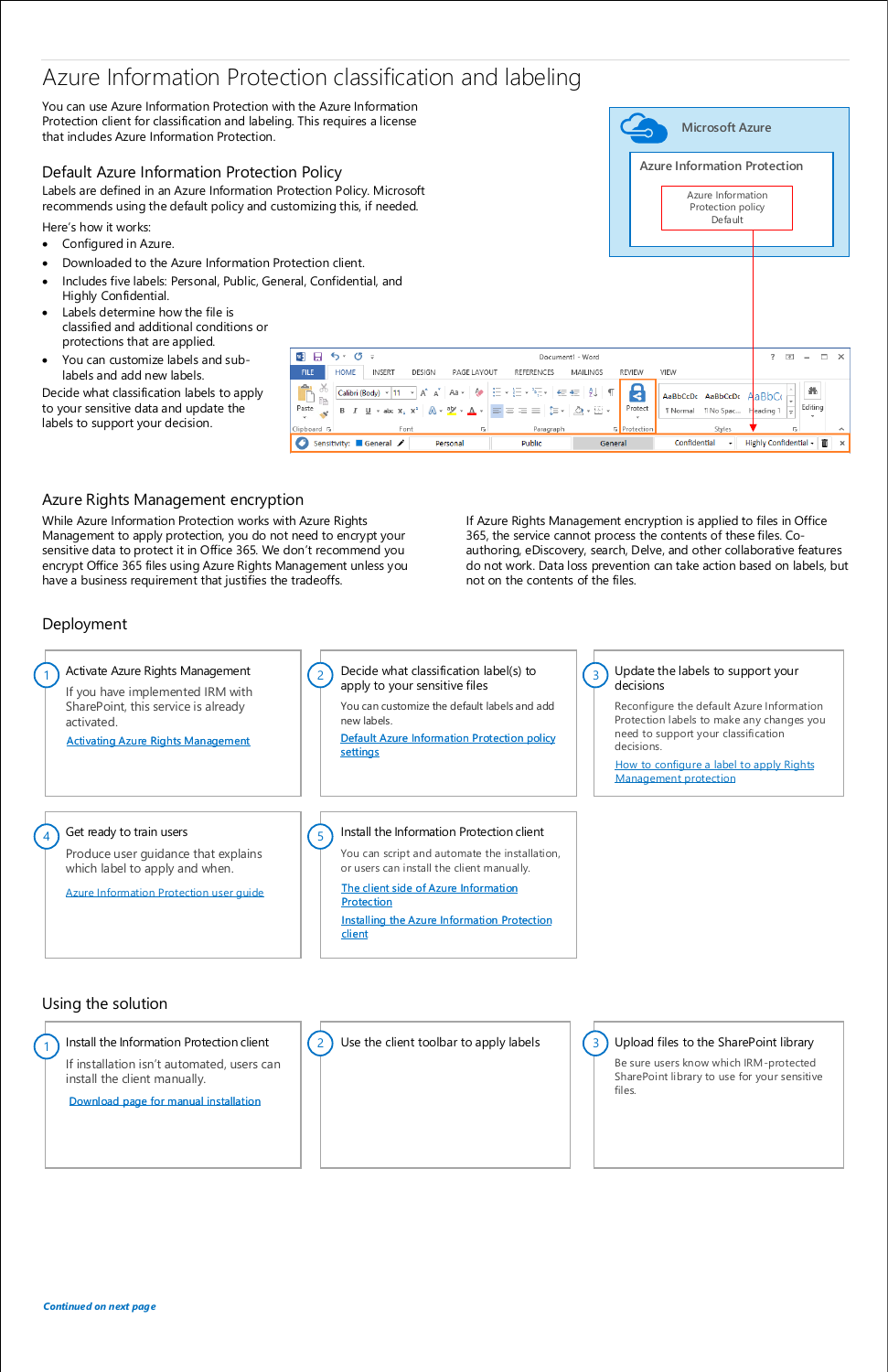### Office 365 service encryption with Customer Key

Coming soon. To help customers meet their compliance requirements, customers have the option to manage and control their own encryption keys for Office 365. Encrypting at the service level offers an added layer of protection for files in SharePoint Online and OneDrive for Business.

Customer Key is applied tenant-wide for all files in SharePoint Online and OneDrive for Business.

All content that is categorized as business content by WIP is encrypted. Here's how this works:





### Deployment

## Windows 10 capabilities for file protection

A couple of Windows 10 capabilities contribute to file protection for Office 365 files. These capabilities require fully managed devices.

- Content that is downloaded to the device from a business location is automatically categorized as business content and encrypted.
- All new content created using business-only apps (such as a line of business app) is automatically categorized as business content and encrypted.
- New content created in dual purpose apps (apps used for both personal and business use, such as Word) is categorized by the user. Business content is encrypted when the content is saved to the device. Personal content is not encrypted.

On Windows 10 devices that use BitLocker, WIP provides an additional layer of protection. While BitLocker encrypts all data at rest on the device, WIP provides additional protection to your business content to help prevent accidental leaks. This includes copying files to removable media, such as a USB drive.

You can use WIP in combination with Office 365 data governance capabilities and Azure Information Protection. WIP protects against the most common accidental leaks while Office 365 and Azure Information Protection provide advanced protection capabilities. For example, you can use automated DLP rules to protect files that are e-

mailed outside of your organization.

### **Bitlocker protects data when devices are lost or stolen**

BitLocker Drive Encryption provides full disk encryption on Windows 10 PCs. If the device is lost or stolen unauthorized users can't gain access to files on the protected drives, including files synced from OneDrive for Business.

### **[Bitlocker overview](https://technet.microsoft.com/en-us/itpro/windows/keep-secure/bitlocker-overview)**

### **Windows Information Protection (WIP) protects against data leakage**

WIP separates work content from personal content and helps prevent accidental data leaks on enterprise-owned devices and personal Windows 10 devices that employees bring to work.

For example, WIP helps prevent a user from syncing or copying files in OneDrive for Business or SharePoint Online to a personal OneDrive or other personal cloud storage location. It also helps prevent a user from copying and pasting business content inside files or business apps to a non-business location, such as a personal document or a public website.

As an administrator, you can determine which apps are approved and have access to business content. You can also determine whether to block users from copying and pasting content to non-business locations or to just warn the user and audit the action.

### [Protect your enterprise data using Windows Information Protection](https://technet.microsoft.com/en-us/itpro/windows/keep-secure/protect-enterprise-data-using-wip)  (WIP)

WIP protects business content on devices with file level encryption that helps prevent accidental data leaks to non-business documents, unauthorized apps, and unapproved locations.

BitLocker Drive Encryption protects data when devices are lost or stolen.

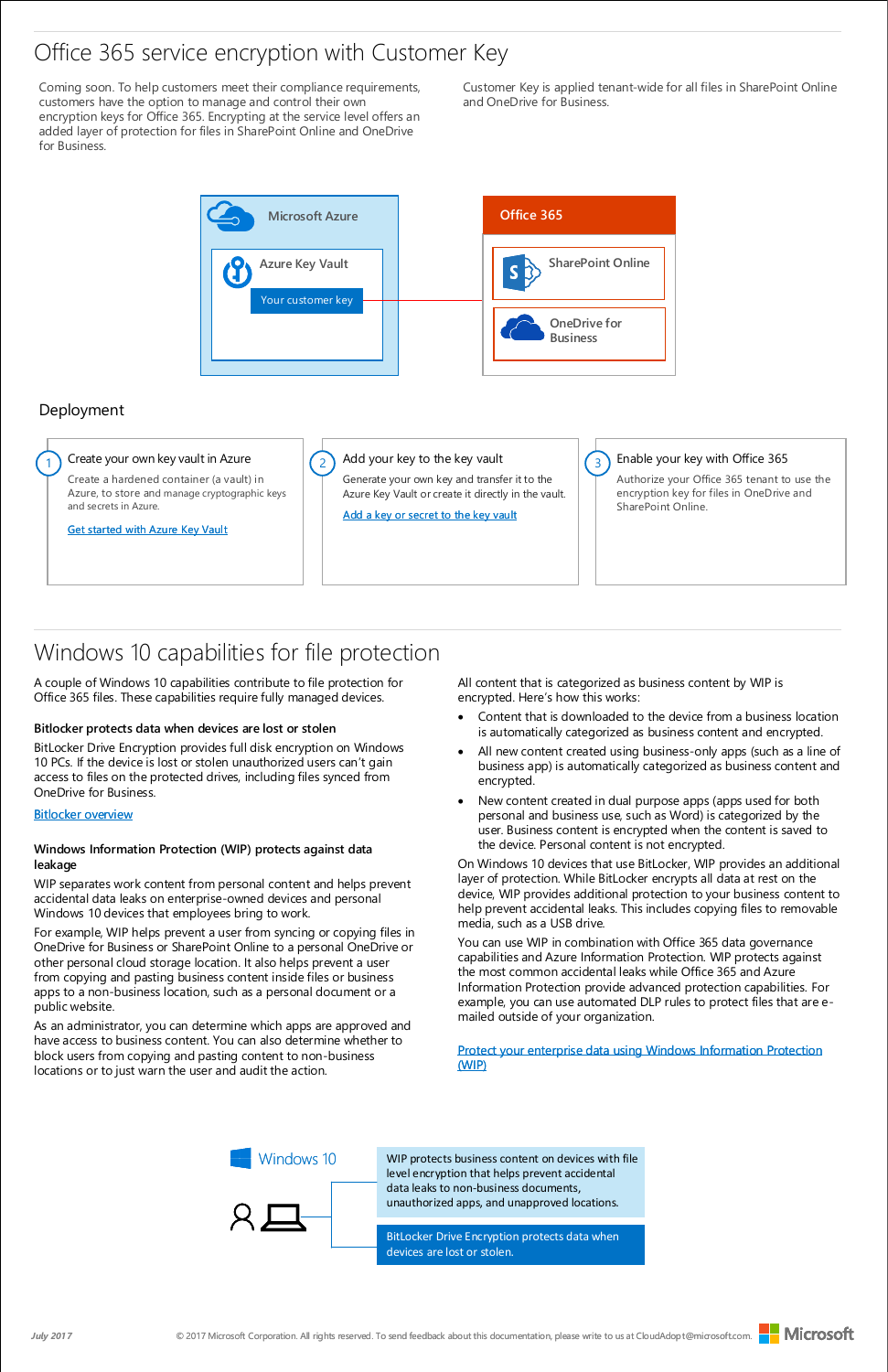### **Recommended architectures for protecting files in Office 365**

*This topic is 3 of 4 in a series*  $(1)$  $(2)$ 

# File Protection Solutions in Office 365

# Highly regulated or classified data protection solutions

A few organizations require protection for a small subset of data that is classified or highly regulated. Microsoft provides advanced capabilities to help organizations meet these requirements while taking advantage of cloud storage and other cloud-based information protection capabilities.

- Bring Your Own Key (BYOK) with Azure Information Protection and SharePoint Online — all components are cloud-based. Apply protection before or after uploading files to SharePoint Online.
- Hold Your Own Key (HYOK) with Active Directory Rights Management Service (on-prem product) and SharePoint Online — this is a hybrid solution. Use HYOK and RMS to encrypt files on premises before uploading them to a SharePoint site.

These solutions allow you to protect targeted data sets at much higher levels than other data in your organization.

Choose one of these options:

Because of the complexity, implement the HYOK solution only if the BYOK solution does not meet your requirements.

Both of these options can be used with an Office 365 private group or Microsoft Teams to manage permissions to these files and to limit who can see these libraries.

> [How to configure a label to apply Rights](https://docs.microsoft.com/en-us/information-protection/deploy-use/configure-policy-protection) template Management protection

|                                                                                                             | <b>BYOK with SharePoint</b>                       | <b>HYOK with SharePoint</b>                       |
|-------------------------------------------------------------------------------------------------------------|---------------------------------------------------|---------------------------------------------------|
| Complexity                                                                                                  | Complex                                           | Most complex                                      |
| Encryption technology                                                                                       | Azure Information<br>Protection service           | AD RMS on premises                                |
| Where protection is<br>defined                                                                              | Azure Rights Management<br>Templates (in Azure)   | AD RMS rights policy<br>template (on premises)    |
| Where classification labels<br>are defined                                                                  | Azure Information<br>Protection policy (in Azure) | Azure Information<br>Protection policy (in Azure) |
| Requires user action                                                                                        | Yes                                               | Yes                                               |
| Works with search, Delve,<br>eDiscovery, co-authoring, and<br>other collaborative features of<br>Office 365 | No                                                | <b>No</b>                                         |
| Requires federated identity<br>integration (such as AD FS)                                                  | No                                                | Yes                                               |
| Requires on-premises<br>components                                                                          | No                                                | Yes                                               |

*Continued on next page*

## Configuring protection for BYOK and HYOK solutions

You can associate one of the default Azure Rights Management templates to a label. You can also customize the two default Azure Rights Management templates.

You can create new Azure Rights Management templates and apply these to a label.

[Configure usage rights for Azure Rights](https://docs.microsoft.com/en-us/information-protection/deploy-use/configure-usage-rights)  Management

[Create, configure, and publish a custom](https://docs.microsoft.com/en-us/information-protection/deploy-use/create-template) 

You can customize the default labels and add new labels to the default Azure Information Policy.

For HYOK file protection solutions, create an AD RMS rights policy template for the onpremises AD RMS cluster.



Then, associate the AD RMS protection policy with an Azure Information Protection classification label by copying the AD RMS template GUID and cluster licensing URL into your Azure Information Protection admin portal.

[The default Azure Information Protection](https://docs.microsoft.com/en-us/information-protection/deploy-use/configure-policy-default)  policy

[Create a new label for Azure Information](https://docs.microsoft.com/en-us/information-protection/deploy-use/configure-policy-new-label)  Protection

#### [AD RMS Policy Templates](https://technet.microsoft.com/library/ee221094)

See "Configuring HYOK" in this blog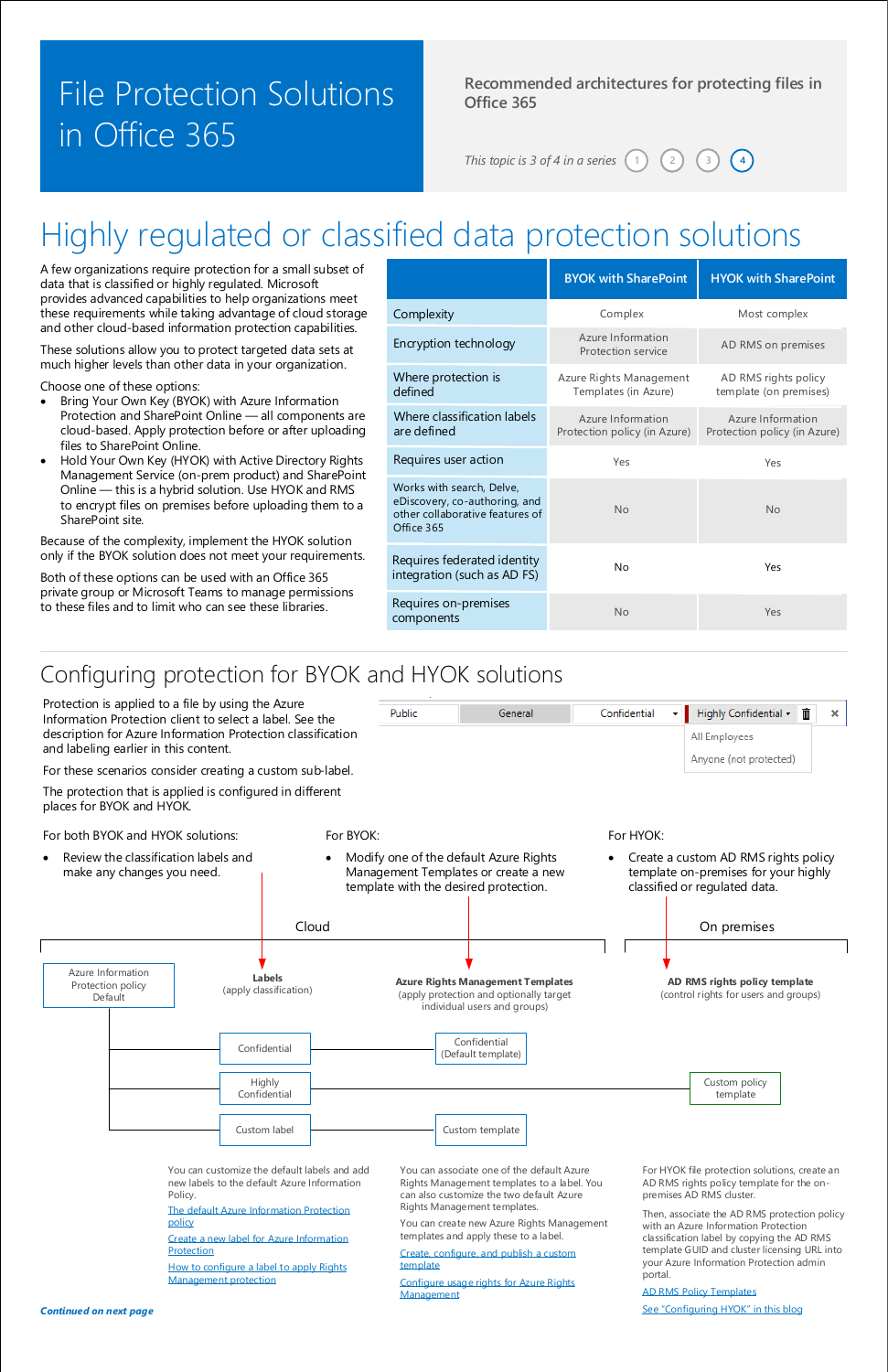#### Install the Information Protection client and train users

[The client side of Azure Information](https://docs.microsoft.com/en-us/information-protection/rms-client/use-client)  **Protection** 

You can script and automate the installation, or users can install the client manually.

[Installing the Azure Information Protection](https://docs.microsoft.com/en-us/information-protection/rms-client/info-protect-client)  client

### Deployment

[Default Azure Information Protection policy](https://docs.microsoft.com/en-us/information-protection/deploy-use/configure-policy-default)  **settings** 

apply to your sensitive files

You can customize the default labels and add new labels.

Update the labels to support your

#### decisions

Reconfigure the default Azure Information Protection labels to make any changes you need to support your classification decisions.

[How to configure a label to apply Rights](https://docs.microsoft.com/en-us/information-protection/deploy-use/configure-policy-protection)  Management protection



Create a private Office 365 group or a Microsoft Teams team and add members

You can script and automate the installation, or users can install the client manually.

[Create an Office 365 Group in the admin center](https://support.office.com/en-US/article/Create-an-Office-365-Group-in-the-admin-center-74a1ef8b-3844-4d08-9980-9f8f7a36000f?ui=en-US&rs=en-US&ad=US)

[Turn on Microsoft Teams](https://support.office.com/en-US/article/Administrator-settings-for-Microsoft-Teams-3966a3f5-7e0f-4ea9-a402-41888f455ba2)

[Microsoft Teams Help](https://support.office.com/en-US/article/Microsoft-Teams-Help-23156c0c-2c6e-49dd-8b7b-7c564b76508c)



8

Configure Azure Rights Management templates and associate these with labels



Modify one of the default templates or create a new template. Choose the protections to apply to your sensitive data, in addition to encryption.

7

[Configure usage rights for Azure Rights](https://docs.microsoft.com/en-us/information-protection/deploy-use/configure-usage-rights)  Management

[Create, configure, and publish a custom template](https://docs.microsoft.com/en-us/information-protection/deploy-use/create-template)

Configure the Azure Rights Management

 $\begin{bmatrix} 5 \end{bmatrix}$  Decide what classification labels) to  $\begin{bmatrix} 6 \end{bmatrix}$ 

#### service to use your encryption key

Authorize the Azure Rights Management service to use the key.

4

[Planning and implementing your Azure](https://docs.microsoft.com/en-us/information-protection/plan-design/plan-implement-tenant-key)  Information Protection tenant key

### Bring Your Own Key (BYOK) with Azure Information Protection and SharePoint Online

This solution is all in the cloud.

- You generate an encryption key based on your requirements and store it in Azure Key Vault.
- You customize or create a new Azure Rights Management template with the protections needed for your data.
- You associate this policy template with a label in the Azure Information policy.
- Users apply protection by using the Azure Information Protection client toolbar to select a label.
- You can use a private Office 365 Group or a Microsoft Teams team to manage permissions to these files, including who can see the library.

Public

*Continued on next page*